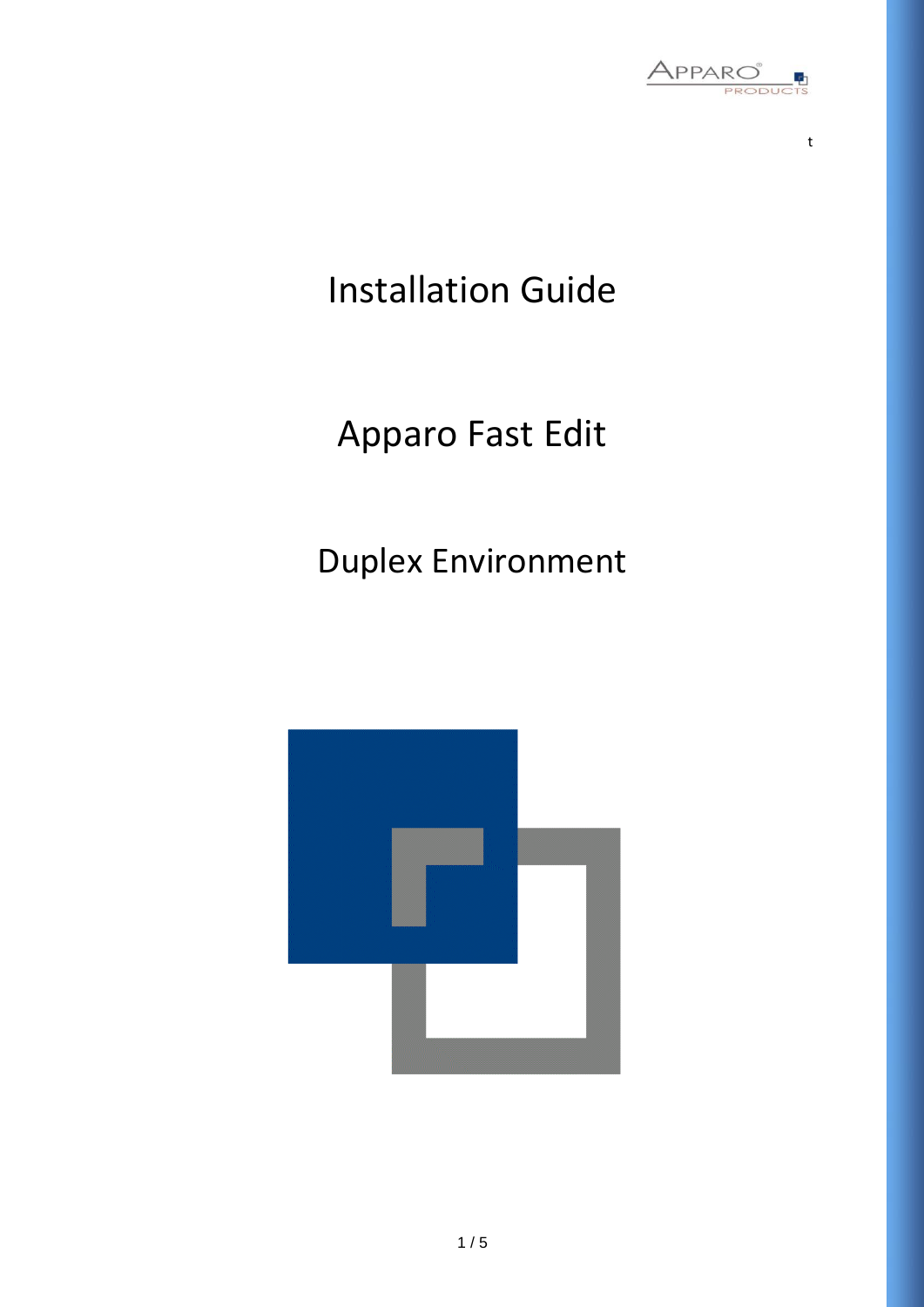

|                                                 | $\overline{\mathbf{3}}$ |
|-------------------------------------------------|-------------------------|
| 2 Software                                      | $\overline{\mathbf{3}}$ |
|                                                 | $\boldsymbol{\beta}$    |
|                                                 | $\overline{\mathbf{3}}$ |
| 5 Configuration of IIS <u>Conservation</u> 2014 | $\overline{4}$          |
|                                                 | $\overline{4}$          |
|                                                 | $\boldsymbol{4}$        |
|                                                 | $\overline{5}$          |
|                                                 | $\overline{5}$          |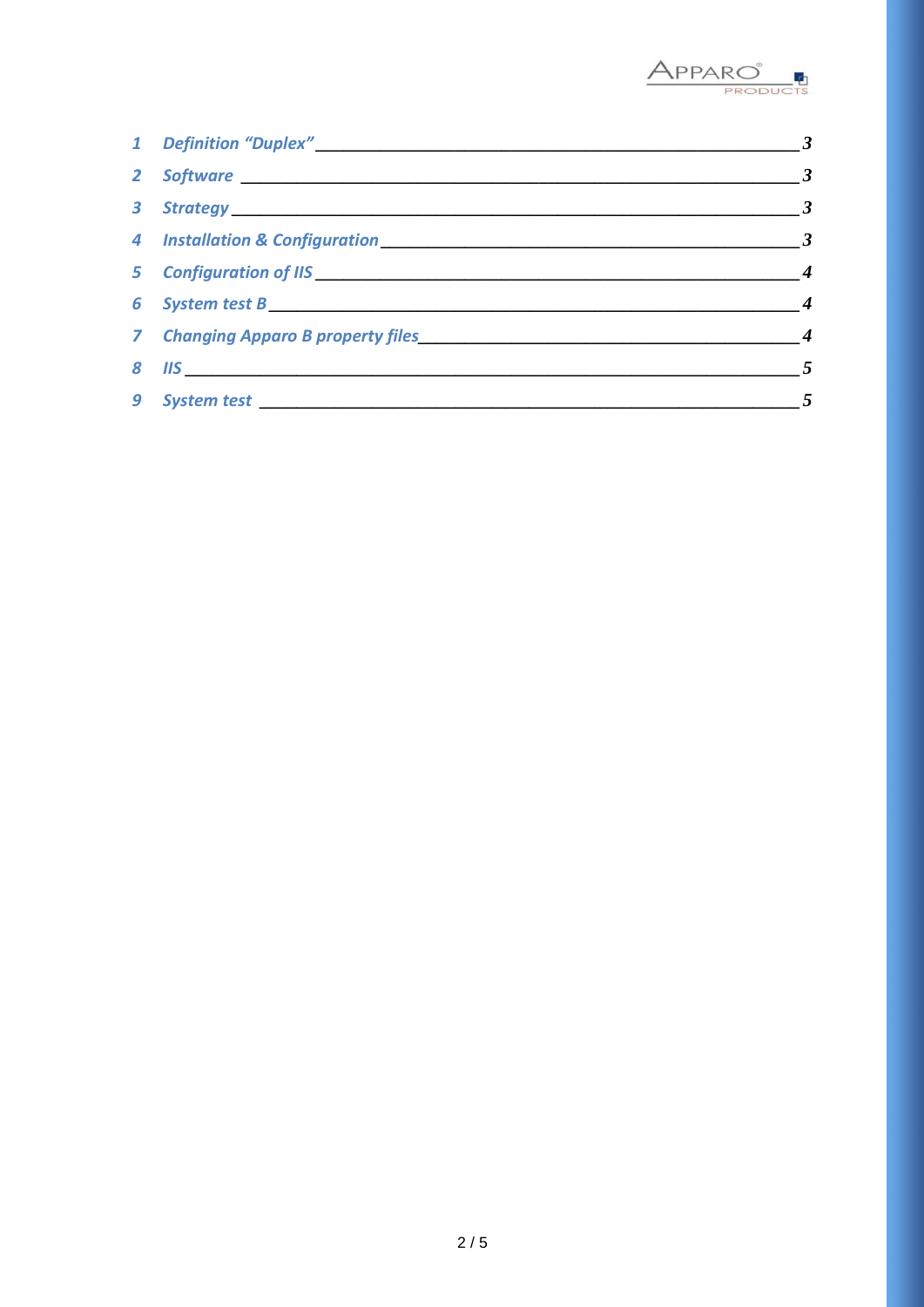

## **1 Definition "Duplex"**

Server has 2 (or more) independent Cognos installations and both are using the same IIS web server.

The goal is to have an Apparo Fast Edit installation for each Cognos environment.

#### **2 Software**

Apparo A can be of version 1.9.6 or newer.

Apparo B must be version 2.0.2.0 starting with **build 754.**

#### **3 Strategy**

The **old** Cognos environment has the name **system A** (Cognos A is running with Apparo A) The **new** Cognos environment has the name **system B** (Cognos B is running with Apparo B)

**The gateway of Apparo B will be used for both Apparo systems.**

### **4 Installation & Configuration of Apparo B**

Install the new system B Apparo Fast Edit using a new file directory – e.g. Apparo2 and a new program group "Apparo2"

At the end open the Apparo Configuration Manager.

Change additional following default settings in Configuration Manager:

#### **Application Server**

| Tomcat start port:    | e.g. 19000 |
|-----------------------|------------|
| Tomcat connector port | e.g. 9810  |
| Apparo URL folder:    | FastEdit   |

#### **Cognos**

Cognos home directory: use the file directory of Cognos B Cognos gateway URL: use the gateway of Cognos B Cognos internal dispatcher URL: it must use system B settings

Finish the configuration with Configuration Manager and start Fast Edit.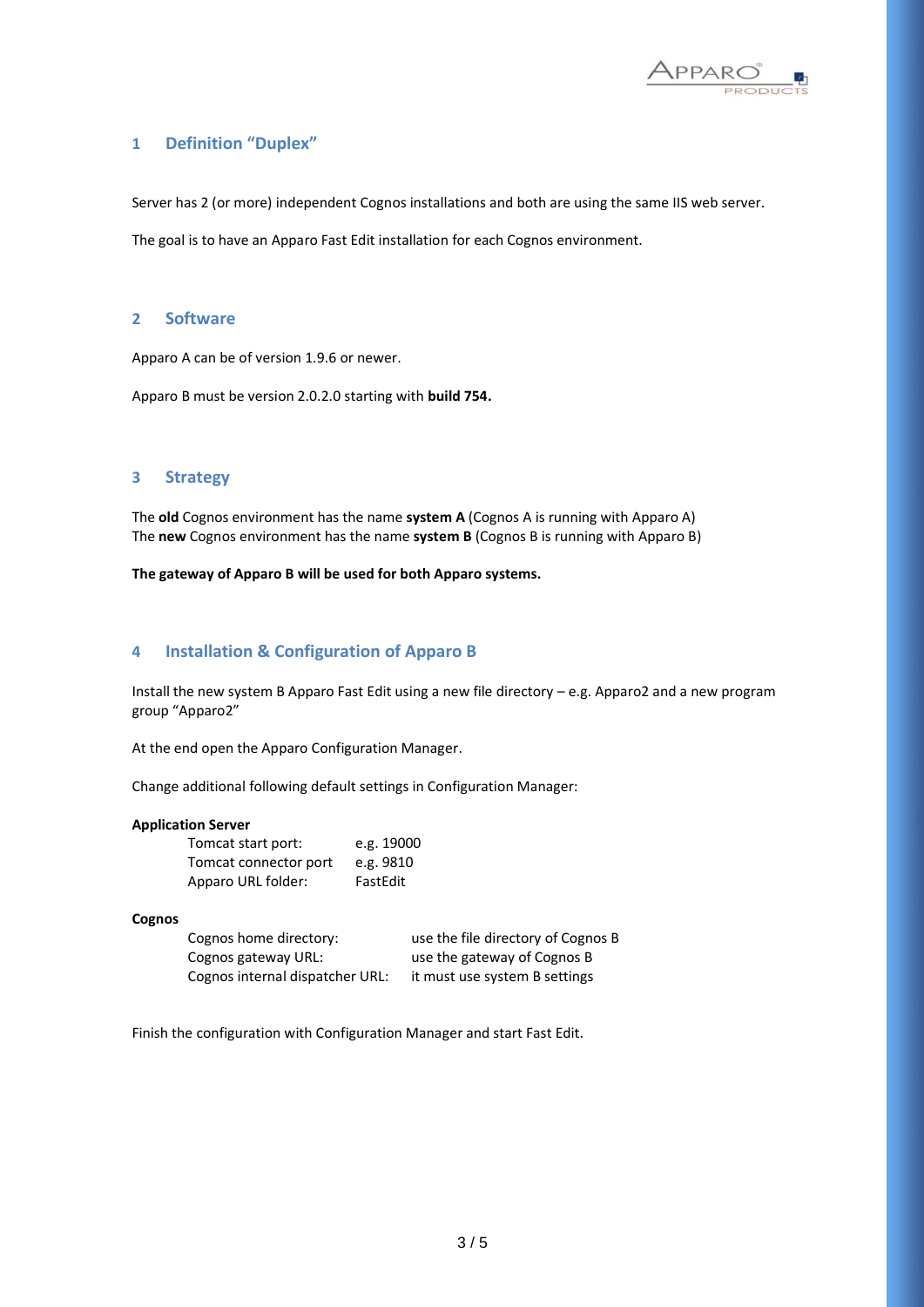

## **5 Configuration of IIS**

#### **Drop all old Apparo definitions in the IIS and restart IIS.**

Follow the installation guide of Apparo B system and define all Apparo settings in the IIS again.

#### **You must use the file directory cgi-bin of the Apparo B system.**

**At the end restart the IIS again.**

#### **6 System test B**

Now Cognos B and Apparo B must run fine – please test it. If not then something is wrong with previous chapter.

#### **7 Changing Apparo B property files**

Now it is time to add the necessary configuration for Apparo A.

Go into file directory [Apparo B]\FastEdit\cgi-bin

Open in an ASCII editor the file **workers.properties**

Change / add the red texts that are necessary to run Apparo A:

worker.list=wlb**,wlb2**

worker.s1.type=ajp13 worker.s1.retries=2 worker.s1.socket\_timeout=10 worker.s1.reply\_timeout=6000000 worker.s1.socket\_keepalive=true worker.s1.host=aq20 worker.s1.port=9810 worker.wlb.type=lb worker.wlb.balance\_workers=s1

```
worker.s2.type=ajp13
worker.s2.retries=2
worker.s2.socket_timeout=10
worker.s2.reply_timeout=6000000
worker.s2.socket_keepalive=true
worker.s2.host=aq20  change to current server name
worker.s2.port=9800  change to defined port of Apparo A "Tomcat connector port"
worker.wlb2.type=lb
worker.wlb2.balance_workers=s2
```
Hint: worker.s2.port=n n is the port number that is defined **in Apparo A** (see chapter "Application Server", setting "Tomcat connector port").

Store the file.